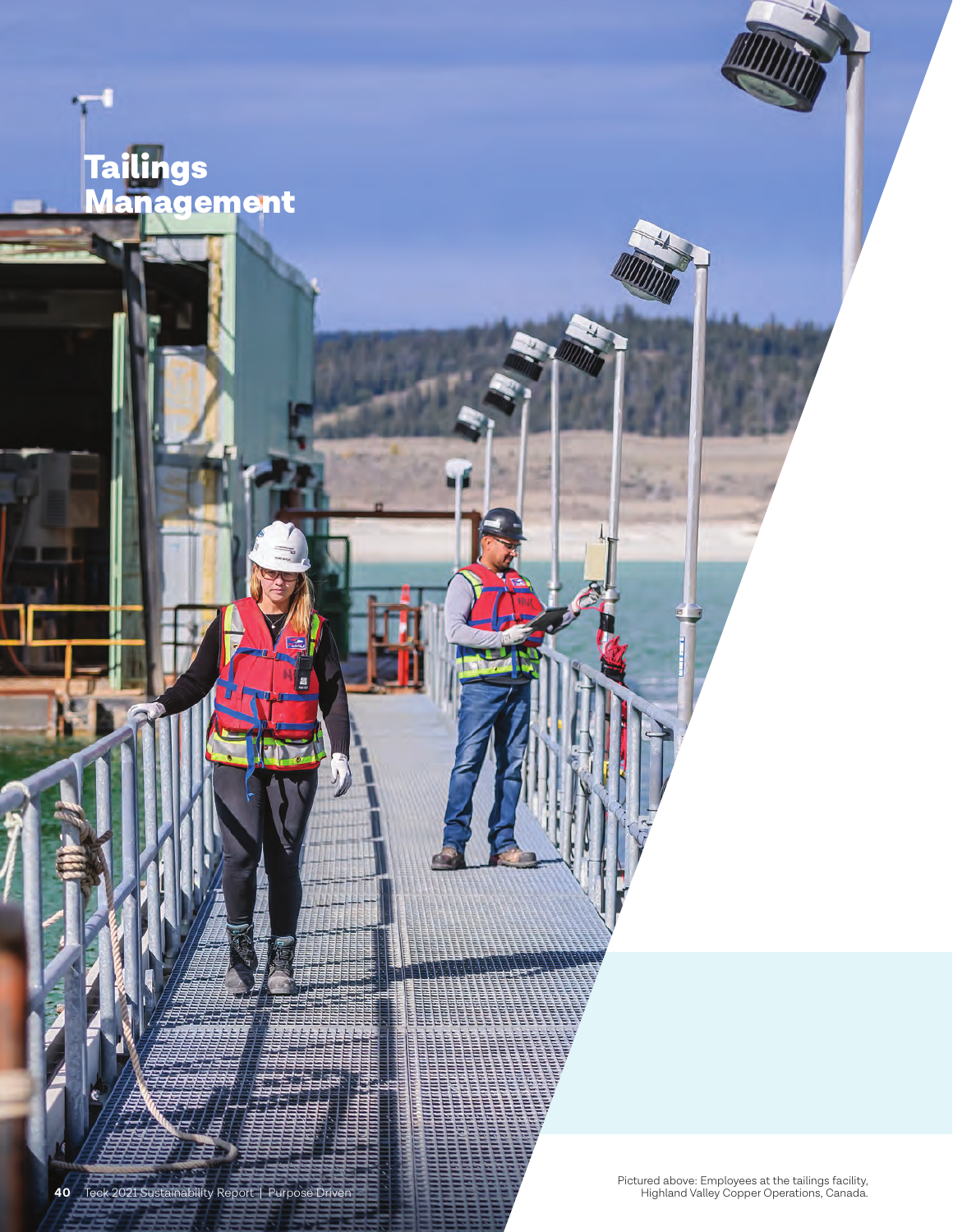## Tailings Management

Tailings are a common by-product of the mining process, and tailings management is a critical element in the design, construction, operation and closure planning of mines. The potential factors that cause failure at tailings facilities are well-documented and understood. As such, these factors should be monitored, anticipated and addressed — starting at the design phase and continuously through operation and closure.<sup>20</sup> To provide industry standard guidance around tailings, in 2020 the Global Industry Standard on Tailings Management (GISTM), was launched jointly by the International Council on Mining and Metals (ICMM), the United Nations Environment Programme (UNEP) and the Principles for Responsible Investment (PRI). The standard provides a framework to improve the safety of tailings facilities, and to work towards the goal of zero harm.<sup>21</sup>

Teck currently manages 16 active and 53 closed tailings facilities. Tailings storage facilities at all of Teck's operating and closed sites meet or exceed regulatory requirements, and we are continually improving the management of our facilities by developing and incorporating best practices. In 2021, Teck continued to play an active role in promoting leading practices for tailings facility management, both in our own operations and across the mining industry as

part of the ICMM and the Mining Association of Canada (MAC). Teck was part of the Advisory Group that provided input to develop the GISTM, and we worked with ICMM to develop conformance protocols for its implementation. As Teck is committed to implementation of the GISTM across our operating and legacy (closed) facilities in all jurisdictions, all of our active tailings management facilities will be operated in conformance with the Standard by August 2023.

#### **GRI Indicators and Topic Boundary**

306-103, 306-2, G4-MM3

This topic is considered one of the most material by our employees, local communities, government regulators and society in the context of all Teck sites.

#### **How Does Teck Manage This Topic?**

Information about how we manage tailings, including relevant policies, management practices and systems, is available for [download on our website.](https://www.teck.com/media/Teck_Approach_to_Tailings_Management_2021.pdf) 

20 [Towards Zero Harm: Chapter II. Mine Tailings Facilities: Overview and Industry Trends.](https://globaltailingsreview.org/wp-content/uploads/2020/08/towards-zero-harm.pdf) Global Tailings Review. 2020. <sup>21</sup> Global Industry Standard on Tailings Management. Global Tailings Review. 2020.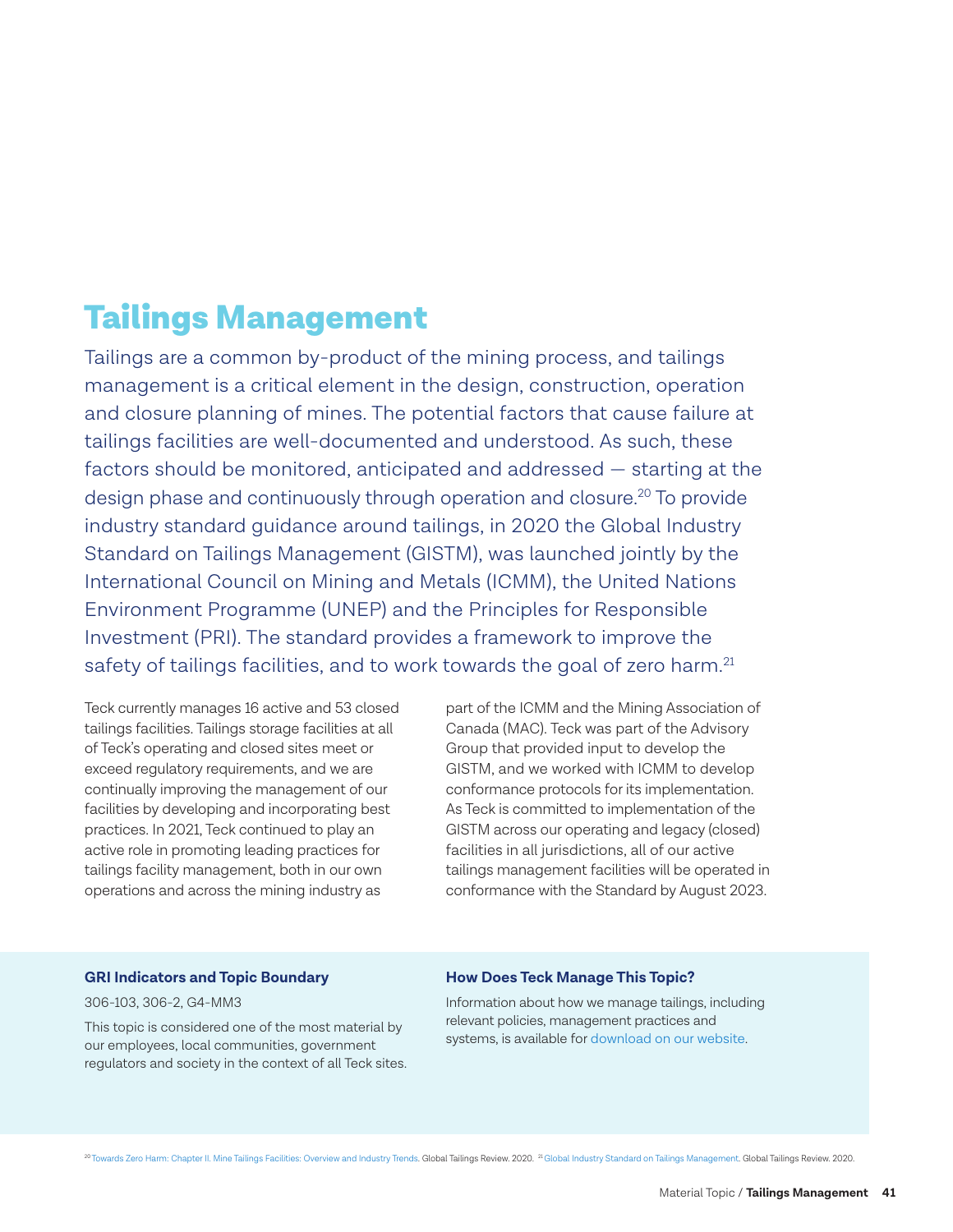#### **2021 Highlights**

significant tailings-related environmental incidents

**Zero**  $\left/ \begin{array}{c} \text{sigmoid} \\ \text{tailings-related} \\ \text{environmental} \end{array} \right.$  **100%** of our tailings facilities completed<br>annual evaluations performed by<br>a third-party Engineer of Record annual evaluations performed by a third-party Engineer of Record

tailings governance **10** reviews

### Our Performance in Tailings Management in 2021

**Our Targets and Commitments** We are committed to conducting regular reviews of our tailings facilities and to being open and transparent with communities and other stakeholders regarding the construction and management of our tailings facilities. Our regular reviews, which have six levels of protection, include a range of internal and external reviews that can create recommendations for continuous improvement. When these recommendations arise and when they align with best practices, we develop action plans based on findings, and we regularly assess the implementation of these plans. The following table summarizes our performance against our sustainability strategy and goals for tailings management.

**100%**

| <b>Sustainability Strategy Goals</b>                                                                                                                            | <b>Status</b> | <b>Summary of Progress in 2021</b>                                                                                                                   |  |  |  |  |
|-----------------------------------------------------------------------------------------------------------------------------------------------------------------|---------------|------------------------------------------------------------------------------------------------------------------------------------------------------|--|--|--|--|
| Strategic Priority: Continue to manage our tailings across their life cycle in a safe and<br>environmentally responsible way                                    |               |                                                                                                                                                      |  |  |  |  |
| Goal: Preferentially consider milling and tailings<br>technologies that use less water for both<br>new mines and any mine life extensions at<br>existing mines. | On track      | Collaborated with industry peers in research and<br>development activities.<br>Participated in the ICMM tailings reduction<br>technology initiative. |  |  |  |  |
| <b>Goal:</b> Expand the use of digitally connected<br>surveillance technologies to assist in<br>monitoring our tailings storage facilities.                     | On track      | Developed a digital tailings management system<br>at our Carmen de Andacollo Operations (CdA).                                                       |  |  |  |  |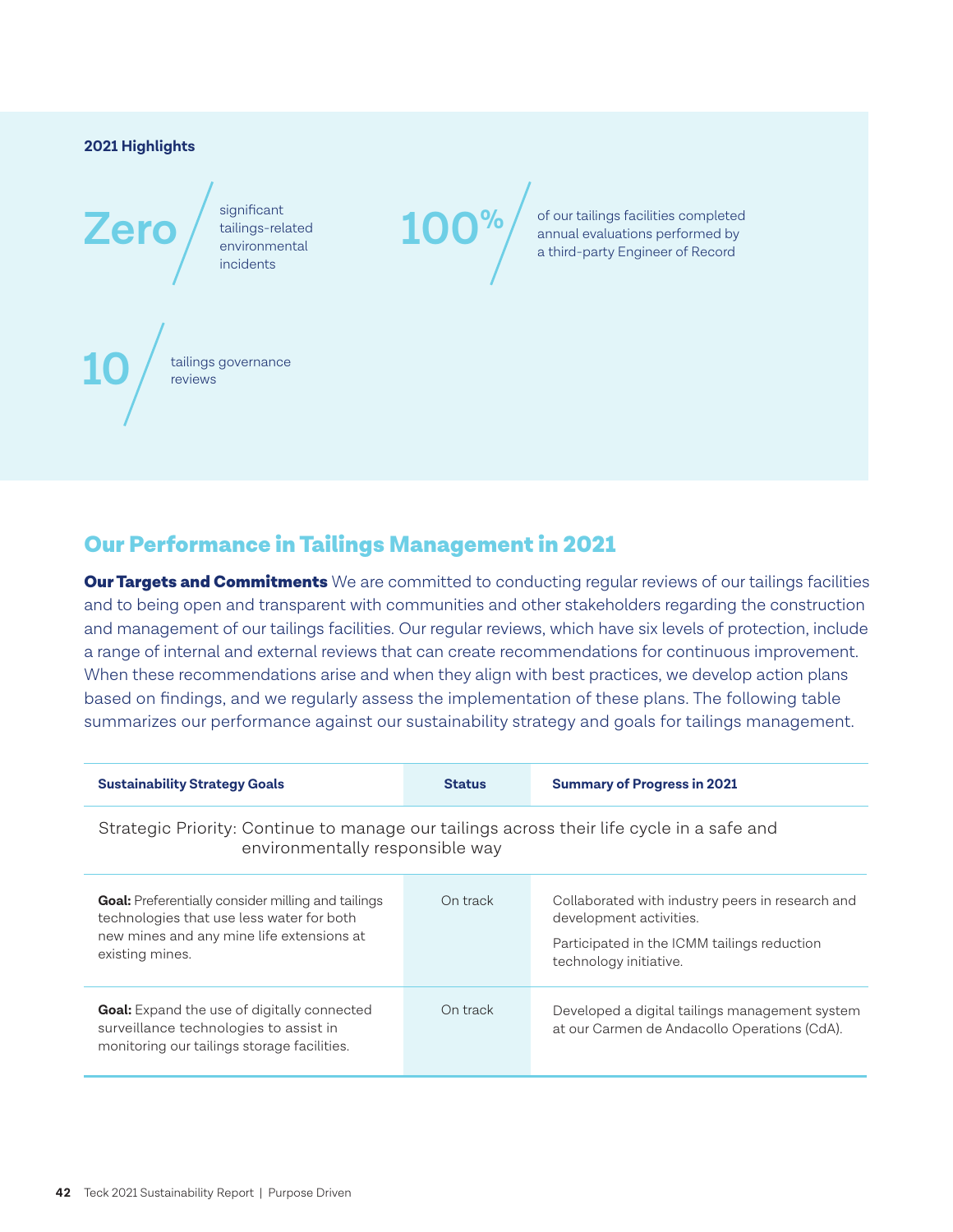Internal and external reviews of our facilities and procedures are conducted to ensure we maintain the highest standard of safety and environmental protection, including following best practice guidance set by MAC and ICMM. Beyond the comprehensive internal and external reviews, an additional

level of facility oversight is in place for our tailings facilities through our Tailings Working Group, which includes subject matter experts from across our business units and sites. This working group also maintains Teck's own tailings guidance and governance framework documents.

### Internal Reviews

#### **Staff Inspections**

Tailings dams are inspected by trained operators and expert technical staff as frequently as several times daily, with formal staff inspections at least once per month.

#### **Tailings Governance Reviews**

Tailings Governance Reviews are carried out every second year at our operations and every third year at our legacy properties by internal subject matter experts. These governance reviews include confirmation that we have the personnel and procedures in place to meet our commitments, and that we are addressing recommendations for continual improvement from our external reviews in a meaningful and timely manner.

The governance reviews also evaluate the performance of our Engineers of Record and other external reviewers to look for signs of complacency or lack of succession planning by those outside of Teck who we rely upon as part of our overall management processes. For our joint venture projects, we

have an ongoing process with the other shareholders of the Antamina mine and the Fort Hills oil sands mine that meets the requirements of our governance review process.

From the governance review process in 2021, there were no significant findings related to dam safety; several opportunities to further develop existing systems were identified and are being actioned by the sites. As a result of our ongoing Tailings Governance Review processes and based on themes from MAC and ICMM advancements, we have strengthened our guidance related to change management, roles and responsibilities, enhancing integration of risk evaluation and identifying critical controls.

As of 2021, our facilities in aggregate conform with approximately 75% of the GISTM requirements. A majority of the existing gaps are related to new requirements introduced by the GISTM in areas such as community engagement. Teck is committed to meeting all GISTM requirements at our active tailings management facilities by August 2023.

### External Reviews

#### **Annual Facility Performance Reviews and Dam Safety Reviews**

Fully licensed and qualified individuals — Engineers of Record — who are vetted by our Tailings Working Group conduct Annual Facility Performance Reviews (AFPRs) at each of our tailings facilities. Independent, qualified engineers also conduct periodic Dam Safety Reviews (DSRs), with timing dependent upon the nature of the facility. AFPRs and DSRs are conducted to evaluate our conformance with international best practices, our internal policy/standards and applicable regulatory requirements. AFPRs and other information about our tailings facilities, both operating and legacy, are available on our website at [www.teck.com/tailings](http://www.teck.com/tailings).

#### **Independent Review Boards**

In addition to the review work involved in the AFPRs and DSRs, another key element of Teck's review process is the use of Independent Review Boards. These boards, typically comprising two to four very senior subject matter specialists with more than 30 of experience, meet from once to several times per year, depending upon the nature of the facility

and the issues being considered by the board, to conduct a third-party review of design, construction, operation, surveillance and maintenance of our storage facilities. The results from the Independent Review Board assessments are communicated directly to senior management.

#### **Tailings Reviews Conducted in 2021**

All of our tailings facilities are reviewed against our internal policy and guidance documentation on a regular schedule, as described in [Table 12.](#page-4-0) In 2021, all tailings facilities at Teck had their AFPRs completed as planned. Independent Review Boards met at least once in 2021, with boards responsible for larger facilities meeting several times. Dam Safety Reviews and Teck's Tailings Governance Reviews were also completed as planned at all sites except the Tailings Governance Review at CdA, which was deferred to 2022 due to COVID-19. Though Governance Reviews are internally executed, they include the third-party Engineer of Record for each tailings facility to ensure full alignment with Teck's expectations and commitment to facility safety.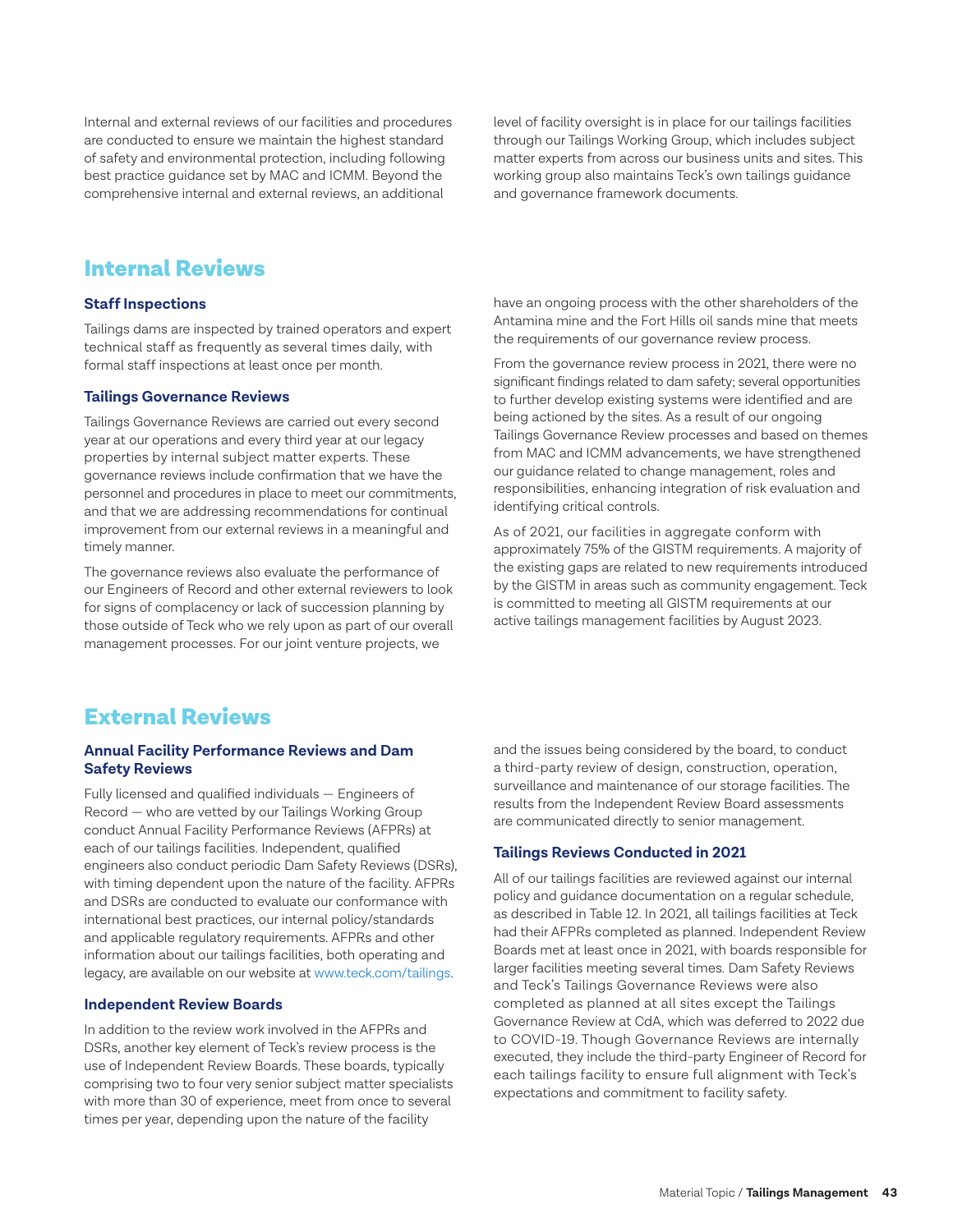#### <span id="page-4-0"></span>**Table 12: Teck 2021 Tailings Review Status**

| <b>Business Unit</b> | <b>Site</b>                      | <b>Annual Facility</b><br><b>Review</b> | <b>Dam Safety</b><br><b>Review</b> | <b>Independent Review</b><br><b>Board Activity</b> | <b>Tailings</b><br><b>Governance Reviews</b> | <b>Comment</b>                                                     |
|----------------------|----------------------------------|-----------------------------------------|------------------------------------|----------------------------------------------------|----------------------------------------------|--------------------------------------------------------------------|
| <b>Base Metals</b>   | Red Dog                          | ●                                       | m.                                 | O                                                  | Completed - 2021                             |                                                                    |
| Base Metals          | <b>Highland Valley</b><br>Copper |                                         | m.                                 |                                                    | $Next - 2022$                                |                                                                    |
| <b>Base Metals</b>   | Carmen de<br>Andacollo           |                                         | m.                                 |                                                    | $Next - 2022$                                | Tailings Governance<br>Review postponed to<br>2022 due to COVID-19 |
| <b>Base Metals</b>   | Quebrada<br>Blanca <sub>2</sub>  |                                         | m.                                 | $\bullet$                                          | $Next - 2022$                                | Operations initiate<br>2022                                        |
| <b>Base Metals</b>   | Pend Oreille                     |                                         | H.                                 | $\circ$                                            | Completed - 2021                             | In closure                                                         |
| <b>Base Metals</b>   | Duck Pond                        |                                         | $\mathcal{L}_{\mathcal{A}}$        | $\circ$                                            | Completed - 2021                             | In closure                                                         |
| <b>Base Metals</b>   | Antamina                         |                                         | ×.                                 |                                                    | Completed - 2020<br>$Next - TBA$             | Joint venture<br>(non-operator)                                    |
| Steelmaking Coal     | Fording River                    |                                         | H.                                 |                                                    | Completed - 2021                             |                                                                    |
| Steelmaking Coal     | Greenhills                       |                                         | m.                                 | 0                                                  | $Next - 2022$                                |                                                                    |
| Steelmaking Coal     | Line Creek                       |                                         | п                                  | $\bullet$                                          | Completed - 2021                             |                                                                    |
| Steelmaking Coal     | Elkview                          |                                         | <b>COL</b>                         |                                                    | $Next - 2022$                                |                                                                    |
| Steelmaking Coal     | Cardinal River                   |                                         | <b>COL</b>                         | O                                                  | $Next - 2023$                                | In closure                                                         |
| Energy               | Fort Hills                       |                                         | m.                                 | $\bullet$                                          | Completed - 2020<br>Next - TBA               | Joint venture<br>(non-operator)                                    |
| Legacy               | Quintette                        |                                         | H.                                 | ●                                                  | Completed - 2021                             |                                                                    |
| Legacy               | Bullmoose                        |                                         | m.                                 | $\bullet$                                          | Completed - 2021                             |                                                                    |
| Legacy               | Beaverdell                       |                                         | ш                                  |                                                    | Completed - 2021                             |                                                                    |
| Legacy               | Sullivan                         | $\bullet$                               | $\mathcal{L}_{\mathcal{A}}$        | $\bullet$                                          | $Next - 2022$                                |                                                                    |
| Legacy               | Pinchi                           | $\bullet$                               | $\mathcal{C}$                      | $\bullet$                                          | Completed - 2021                             |                                                                    |
| Legacy               | Louvicourt                       | $\bullet$                               | ×.                                 | $\bullet$                                          | $Next - 2022$                                |                                                                    |
| Legacy               | Pine Point                       | $\bullet$                               | $\mathcal{C}$                      | $\bullet$                                          | $Next - 2023$                                |                                                                    |
| Legacy               | Magmont                          | $\bullet$                               | $\mathcal{L}_{\mathcal{A}}$        | $\circ$                                            | $Next - 2023$                                |                                                                    |
| Legacy               | Douglas                          | $\bullet$                               | $\mathcal{C}$                      | $\circ$                                            | $Next - 2023$                                | Stable dry<br>impoundment                                          |
| Legacy               | Lennard Shelf                    |                                         | u,                                 | N/A                                                | $Next - 2023$                                | Stable dry stack                                                   |

● Completed as planned.

■ Dam Safety Reviews up to date per required frequency (between three and 10 years dependent upon potential consequence).

O Review Board formed: first review in 2022 and next in 2023.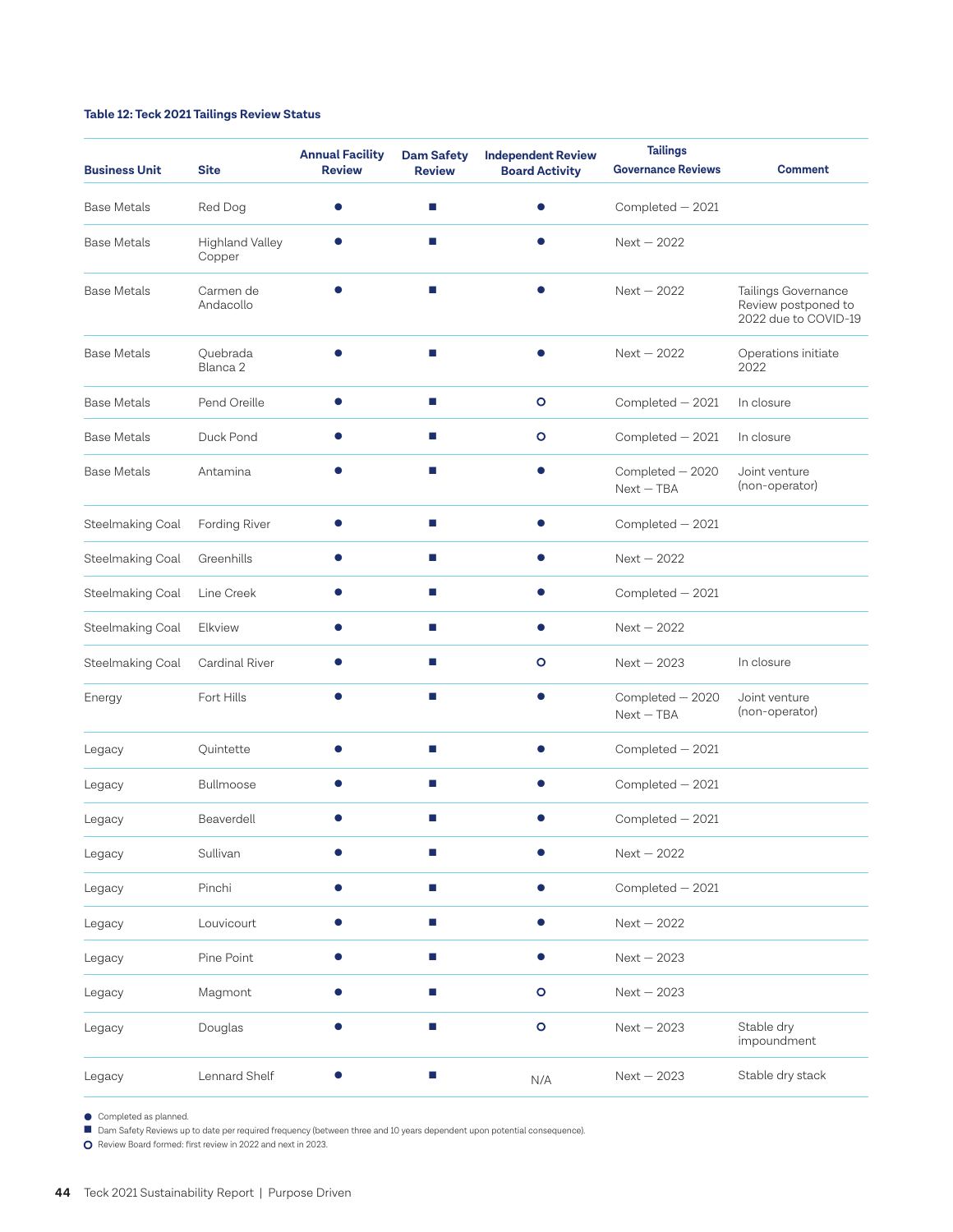### Special Reviews

In addition to internal and external reviews, Teck will occasionally complete a special review of our facilities. The Mount Polley event (2014), the Samarco event (2015) and the Brumadinho event (2019) triggered such reviews. These

reviews concluded that no immediate or emerging threats of catastrophic failures were apparent within Teck's tailings or water dams.

### Tailings Performance in 2021

Total tailings and fine coal refuse generated from processing ore and raw coal, stored in the 16 operating tailings facilities at our mining operations, are reported in Table 13. This total does not include our minority joint venture operations at Antamina and Fort Hills.

**Table 13: Tailings and Fine Coal Refuse Generated from Processing Ore and Raw Coal (million tonnes)**

| 2021 | 2020 | 2019 | 2018 |
|------|------|------|------|
| 65   |      | 7Δ   | 76   |

#### **Tailings Incidents**

Building on our strong track record of tailings management, in 2021, we had zero significant incidents at our tailings storage facilities. All of our facilities performed as intended, with their inspections and assorted internal and external reviews conducted as scheduled, with the exception of the Tailings Governance Review at CdA, which was deferred due to COVID-19.

### Technology and Innovation

Teck continues to advance tailings technology and innovation projects to improve safety while enhancing operating efficiencies and overall environmental performance. Through industry partnerships, collaboration with universities and our internal technology and innovation programs, we advanced several key initiatives in 2021.

At our steelmaking coal sites, we have advanced tailings research and development projects to further enhance water management. These include evaluating dewatering and co-mingling options. Dewatering can reduce or eliminate the accumulation of fine tailings in traditional tailings facilities. It could also reduce the water stored within tailings storage facilities and increase the amount of water we reuse or are able to safely discharge back to the environment. Applying this technology could also allow those sites to reduce the inventory of wet tailings and improve long-term planning for closure and reclamation. Incorporation of tailings into waste rock facilities in various configurations, including layered or co-mingled placement, is being investigated to assess whether lower or inhibited generation of selenium from our mine waste occurs. This could potentially support long-term improvements in water quality performance in the environment. Layered placement of coarse coal refuse (CCR) and fine textured waste rock is currently

being trialed at the Cedar North spoil at Elkview Operations in an effort to develop suboxic conditions within a waste rock pile, which should reduce selenium releases.

At CdA and Highland Valley Copper (HVC), we are conducting field trials to evaluate the use of additives. At CdA, additives reduce the water content of the tailings discharged into the facility. This reduces the amount of water in the pond and ultimately reduces overall site water consumption. At HVC, additives in the tailings discharge may allow us to both control the quality of sand dam construction and increase construction efficiency. Both field trials are expected to be expanded into regular operational usage at each site.

Teck has expanded the use of advanced monitoring systems across our portfolio, including satellites, drones, autonomous robots and real-time monitoring platforms. We have tested new types of sensors that are able to non-intrusively and continuously monitor water levels within a tailings facility. At CdA, we are developing a digital tailings management platform in partnership with external vendors to improve tailings management information. When the platform is fully evaluated and implemented across Teck, the digital tailings management system will enable remote monitoring of the performance of facilities.